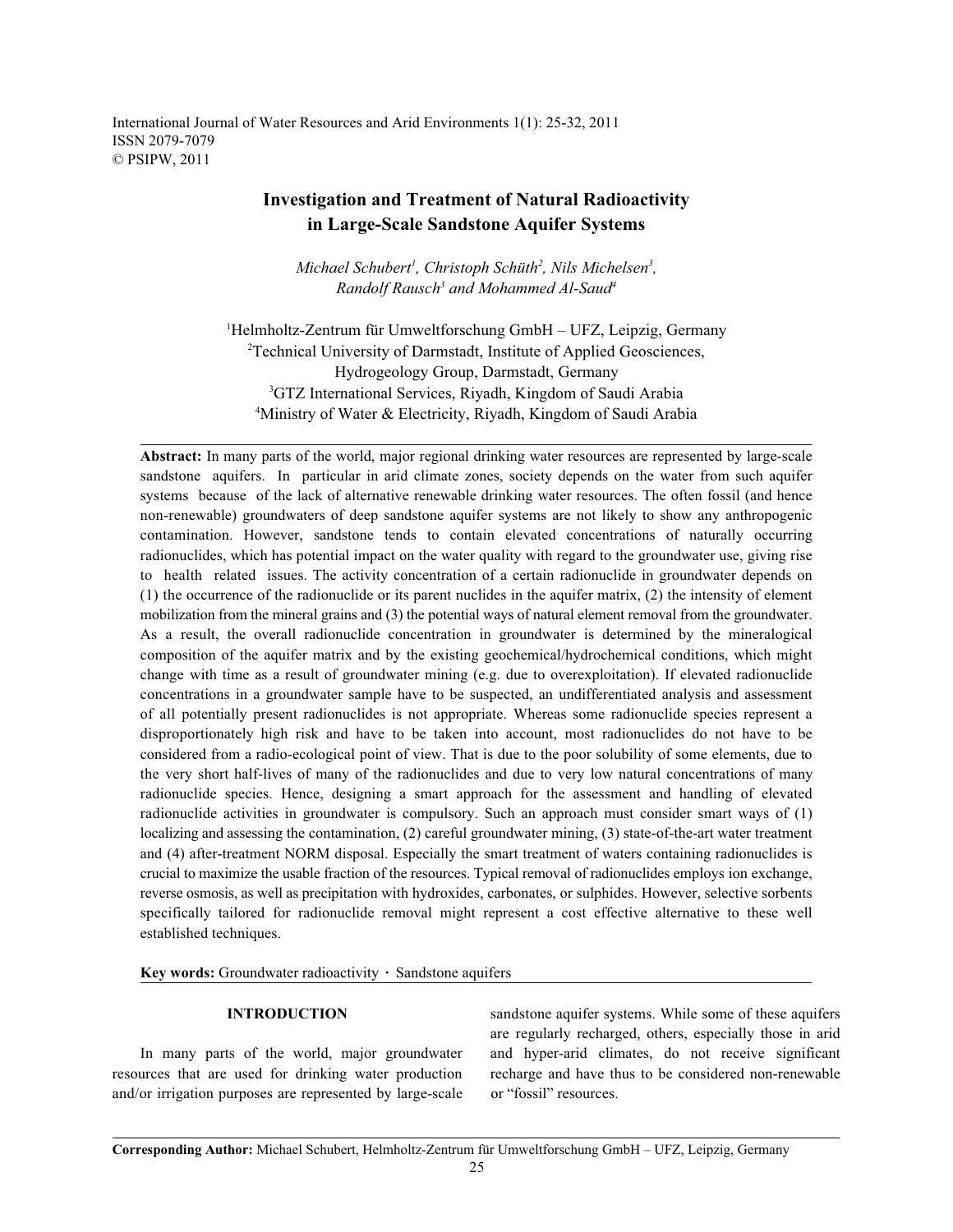

Fig. 1: Maps showing the outcrop and exploitable as well as non-exploitable areas of the major Saudi Arabian sandstone aquifers Lower Wajid (a), Upper Wajid (b), Saq (c) and Wasia-Biyadh (d). The assessment of the exploitability is based on criteria such as water salinity (<2,000 mg/l), drilling depth (<2,000 m) and pumping height (<300 m)

large-scale sandstone aquifer is the Triassic/Jurassic it has to be kept in mind that parts of the aquifers are Guarani Aquifer, which is, as one of the largest single not exploitable, either due to significant salinities groundwater bodies in the world, geographically shared (threshold value 2,000 mg/l) or due to technical/ by Argentina, Brazil, Paraguay and Uruguay. It covers an economical limitations such as drilling depth and area of about 1.2 million km² and supplies some 15 million pumping height (threshold values of 2,000 m and 300 m, people [1, 2]. An example for a major fossil water resource respectively). is the so called "Nubian Sandstone Aquifer System". Whereas renewable water resources bound to It represents the world's largest *fossil* water resource and unconfined aquifers are generally vulnerable to contains groundwater with ages of up to one million years anthropogenic contamination, fossil groundwaters are [3, 4]. It is covering about 2.2 million  $km^2$  of land and is not likely to exhibit any manmade pollution. However, shared by north-western Sudan, north-eastern the presence of certain naturally occurring components Chad, south-eastern Libya and most of Egypt. may prove disadvantageous or even harmful if fossil

Peninsula host several large-scale aquifers containing big That puts substantial pressure on the authorities that are amounts of non-renewable water resources, namely the in charge of groundwater quality assessment and Lower Wajid and Upper Wajid aquifer in the south-east, management, particularly in arid regions where, due to the the Saq aquifer in the north and the Wasia-Biyadh aquifer lack of renewable drinking water resources, society in the east of the peninsula (Figure 1). Together, these depends on the non-renewable water resources.

An outstanding example for a *non-fossil*, unconfined aquifers cover more than 2.4 million km<sup>2</sup>. Nevertheless,

Also the sandstones occurring on the Arabian waters are used for drinking and irrigation purposes.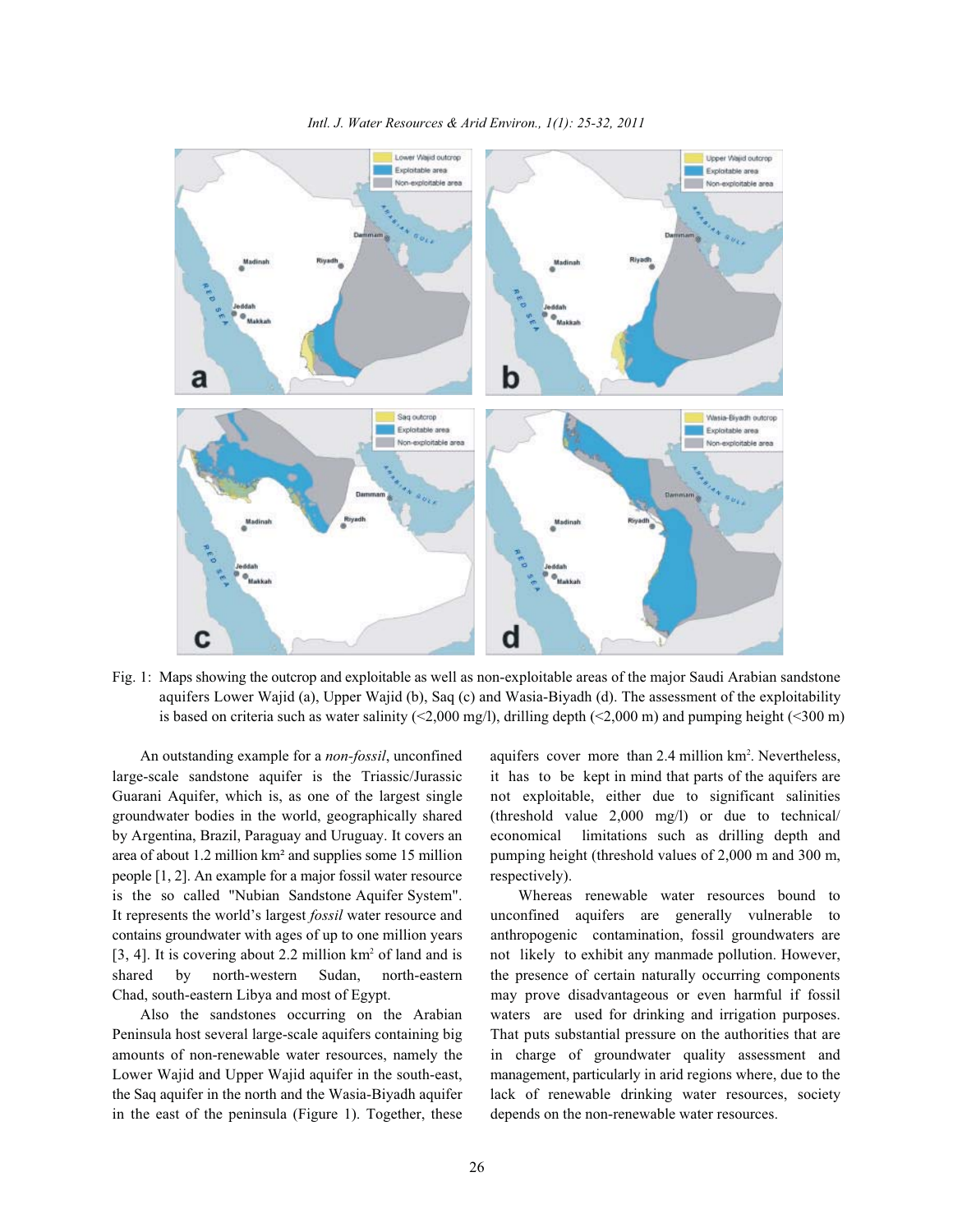

regard is the presence of elevated salinities. However, Matthes, [5]). elevated salinities are easily detectable and do not pose Also shown in Figure 2 are the radium activity any threat to the health of the consumer. A much more concentrations  $(2^{26}Ra)$  that are typical for the rock types critical groundwater constituent that might cause displayed. <sup>226</sup>Ra is part of the <sup>238</sup>U decay chain and can problems in sandstone aquifers is natural radioactivity. thus stand as robust proxy for the activity concentration Due to the generally considerable size of the aquifer present in a certain rock type in general. domains that are potentially affected, a key issue for It can be seen that among the major rock types, successful groundwater quality assessment and granites generally show high (radium) activity management is the implementation of an efficient concentrations. Higher activities are normally only found methodology that allows straightforward investigation in rare rock types rich in alkali-feldspar (such as Syenites of natural radioactivity in large-scale sandstone and Phonolites, their vulcanitic equivalent), which do, aquifer systems. Such "screening" approach should be however, not contribute considerably to the development based on easily attainable data that allow surveying a of major sandstone (or any other) aquifer formations. large number of monitoring wells at limited amounts of It has to be pointed out that the concentrations given time and effort. in Figure 2 represent mean values of wide concentration

localization and preliminary evaluation of natural concentrations between 30 and 500 Bq/kg are known, radioactivity in groundwater, focussing on the concentrations for gabbros range between 5 and radionuclides that are most critical for human health. 50 Bq/kg.

The activity concentration of a certain radionuclide in a (or syenites) is due to the high natural valences of certain groundwater depends on (1) the occurrence of uranium and thorium, which head the three natural the radionuclide or its parent nuclides in the aquifer decay chains. Since sandstone can in general be matrix, (2) the intensity of nuclide (i.e. element) characterized as granite derivative, the elevated activity mobilization from the aquifer matrix and (3) the potential concentrations found in granites are a typical feature of ways of natural element removal from the groundwater sandstones as well.

by adsorption and/or precipitation. Thus, the overall radionuclide concentration in groundwater is governed by the mineralogical composition of the aquifer matrix and by the geochemical/hydrochemical conditions present.

**Mineralogical Composition:** Due to its composition, sandstone tends to contain elevated activity concentrations of naturally occurring radionuclides. Although sandstone does not have a defined mineral composition, quartz can be named its major constituent. Thus, sandstone can generally be characterized as weathering derivative of quartz-dominated rocks (mainly plutonites). On the Earth's crust these are mainly represented by granites.

Fig. 2: QAPF Diagram with area of major rock types Quarz–Alkali-Feldspar–Plagioclase–Feldspathoid Diagram shaded in gray; encircled figures represent typical (QAPF Diagram). The area representative for the major <sup>226</sup>Ra activity concentrations  $[Bq/kg]$  crustal rock types is roughly shaded in gray. Two rock A common and widely discussed problem in this plotted as well (Syenite, ca. 0.4 % and Foidite, 0.2 %; In Figure 2, the major rock types on the Earth crust (Gabbro/Diorit, ca. 42 %; Granodiorite, ca. 11%; Granite, ca. 10 %; Matthes, [5]) are plotted in a types with lesser frequency of crustal occurrence are

The paper presents an efficient methodology for ranges. For granites, for instance, radium activity

**Radioactivity in Sandstone Derived Groundwater:** in more differentiated rock types such as granites The elevated abundance of natural radionuclides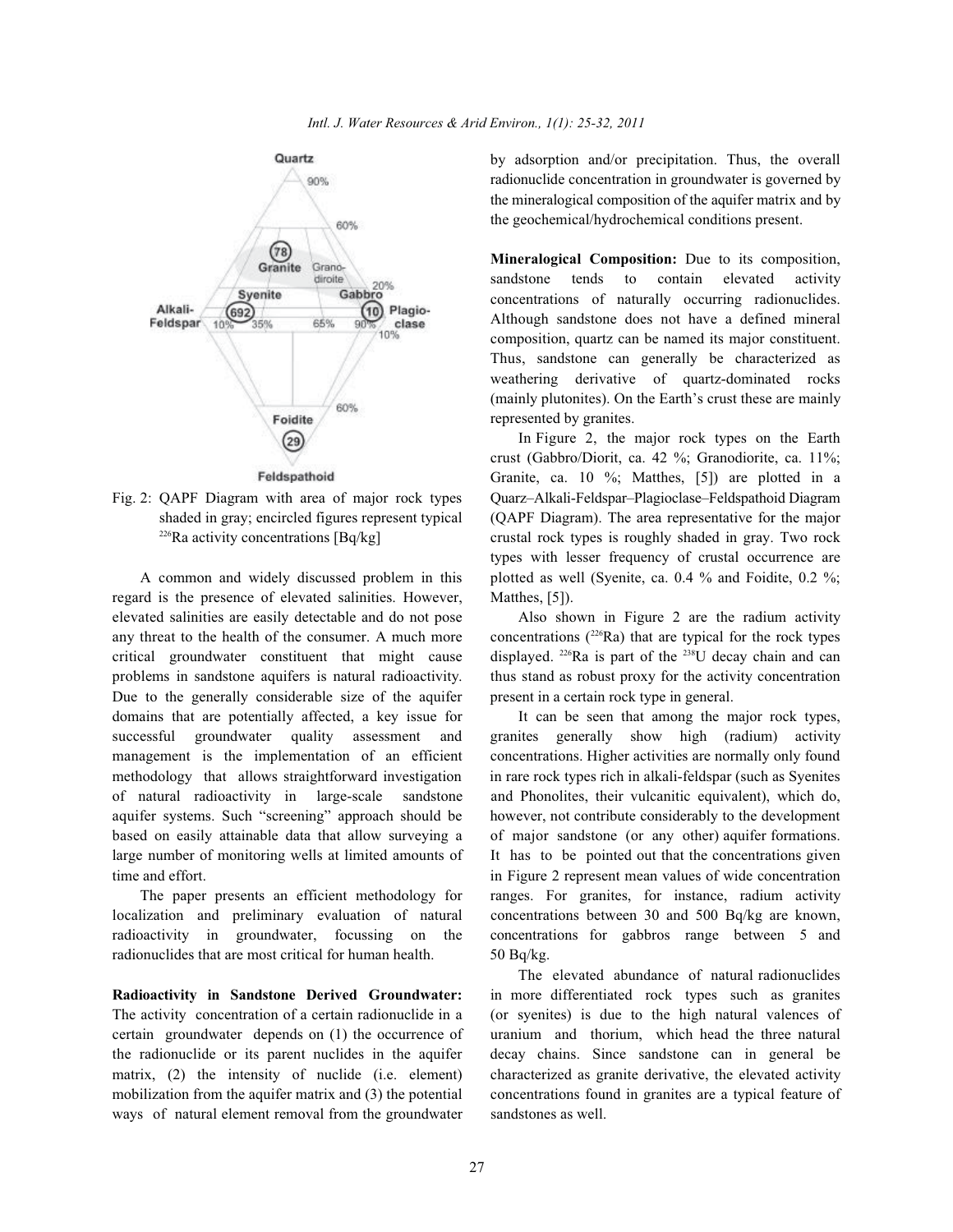mineralogical composition of an aquifer matrix is a given activity concentrations exceeding the corresponding and invariable condition, the hydrochemical environment WHO [8] guideline level of 100 mBq/l. With respect to the in an aquifer may change with time, for instance due to the Upper Wajid aquifer, the guideline level was violated in aeration of a formerly anoxic aquifer section as a result of extensive groundwater withdrawal. Therefore, in particular and, moreover,  $^{226}$ Ra activities tend to be high – among overexploitation of a groundwater reservoir might result 34 samples taken, 29 and 7 samples exceeded the

uranium and radium are elements with high (radio) to be concerned [9]. toxic relevance. Thus, their mobilization behaviour in aquifers shall be briefly summarized in the following. **Health Related Data Evaluation:** If elevated radionuclide

form. Under circum-neutral conditions, it forms soluble an undifferentiated radiochemical analysis and data complexes primarily in the presence of carbonate, assessment for all radionuclides that are potentially phosphate, or chloride. At lower pH, it tends to form present in the aquifer/groundwater is not appropriate. soluble complexes in the presence fluorides and sulphate. For evaluating the quality of a groundwater from the Thus, in saline groundwaters under oxidizing conditions radio-ecological point of view, some radionuclide species the affinity of hexavalent uranium to form soluble have necessarily to be taken into account because they complexes results in a generally high uranium mobility. represent a disproportionately high health risk, whilst In its tetravalent form, i.e. under reducing conditions, many others do not have to be considered at all. The latter uranium is stable and precipitates as poorly soluble is due to the very scarce natural occurrence of many  $U(OH)$ <sub>4</sub> or  $UO<sub>2</sub>$  (uraninite). Besides that natural element radionuclide species, their very short half-life, or due to removal from the groundwater by precipitation, uranium the very poor solubility of the respective element in water. can also be subject to (partly reversible) adsorption onto For revealing health related problems of a clay minerals, iron or manganese oxides/hydroxides and groundwater, choosing the right radionuclides for also carbonates [6]. evaluation is essential. The reason for that is that the

co-precipitation with barium and calcium salts (barite, and of the sum of the products of the activity strong control on radium mobility. In groundwaters of low ionic strength, radium can readily be adsorbed onto the surfaces of the aquifer mineral matrix. The intensity of adsorption is strongly dependent upon the aquifer material, the groundwater composition (Eh, pH, other The DCF combines three parameters specific for each cations in solution) and the water temperature. Increasing radionuclide: (1) its decay half-life/biologic half-life ratio, salinity generally decreases radium adsorption since the (2) its immediate tailing of short lived progeny and (3) available adsorption sites of the mineral matrix are the kind of radiation it is emitting. The DCF is increased, occupied by the more abundant cations [6, 7]. if the decay half-life is significantly shorter than the

**Aquifers:** Several studies have demonstrated that also disintegrates via alpha decay (e.g. all Ra and Po species). Saudi Arabian sandstone aquifers show elevated DCF's have been estimated for all relevant radionuclides radioactivity concentrations. Out of 11 water samples and are available in the literature.

Geochemical/hydrochemical Conditions: Whereas the taken from the Lower Wajid aquifer 10 showed <sup>228</sup>Ra in considerably increased element mobility in the aquifer. corresponding suggested threshold values, respectively As it will be pointed out in more detail later on, [10]. Finally, also the Wasia-Biyadh aquifer system seems 24 out of 30 samples [9]. Also in the Saq aquifer,  $^{228}$ Ra

Uranium is very mobile in its hexavalent concentrations in groundwater have to be suspected,

In nature, radium exists only as bivalent cation. total human ingestion dose  $(H_{mg} [mSv/a])$ , which is the In low salinity solutions, radium occurs as  $Ra^{2+}$  with its measure for radiation protection issues, is not a parameter solubility not being influenced by the RedOx conditions. that can be measured but that has to be calculated Complexing to highly insoluble  $RASO<sub>4</sub>$  or  $RACO<sub>3</sub>$  only (the WHO suggests a total human ingestion dose for occurs, if high concentrations of the respective inorganic drinking water of  $H_{mg} = 0.1$  mSv/a). As given in ligands are present (e.g. in brines). In such systems, Equation 1,  $H_{\text{ing}}$  is a function of the ingestion rate (U [l/a]) gypsum, calcite) is also likely. In normal groundwaters, concentrations of all considered radionuclides however, it is not solubility but adsorption that exerts a  $(c_i [Bq/1])$  and the respective Dose Conversion Factor  $(DCF_i [mSv/Bq]).$ 

$$
H_{ing} = U \cdot \sum c_i \cdot DCF_i \tag{1}
$$

**Radioactivity Levels in Saudi Arabian Sandstone** has many short-lived progeny (e.g. <sup>226</sup>Ra) and if it biologic half-life (e.g.  $^{210}P_0$ ), if the considered radionuclide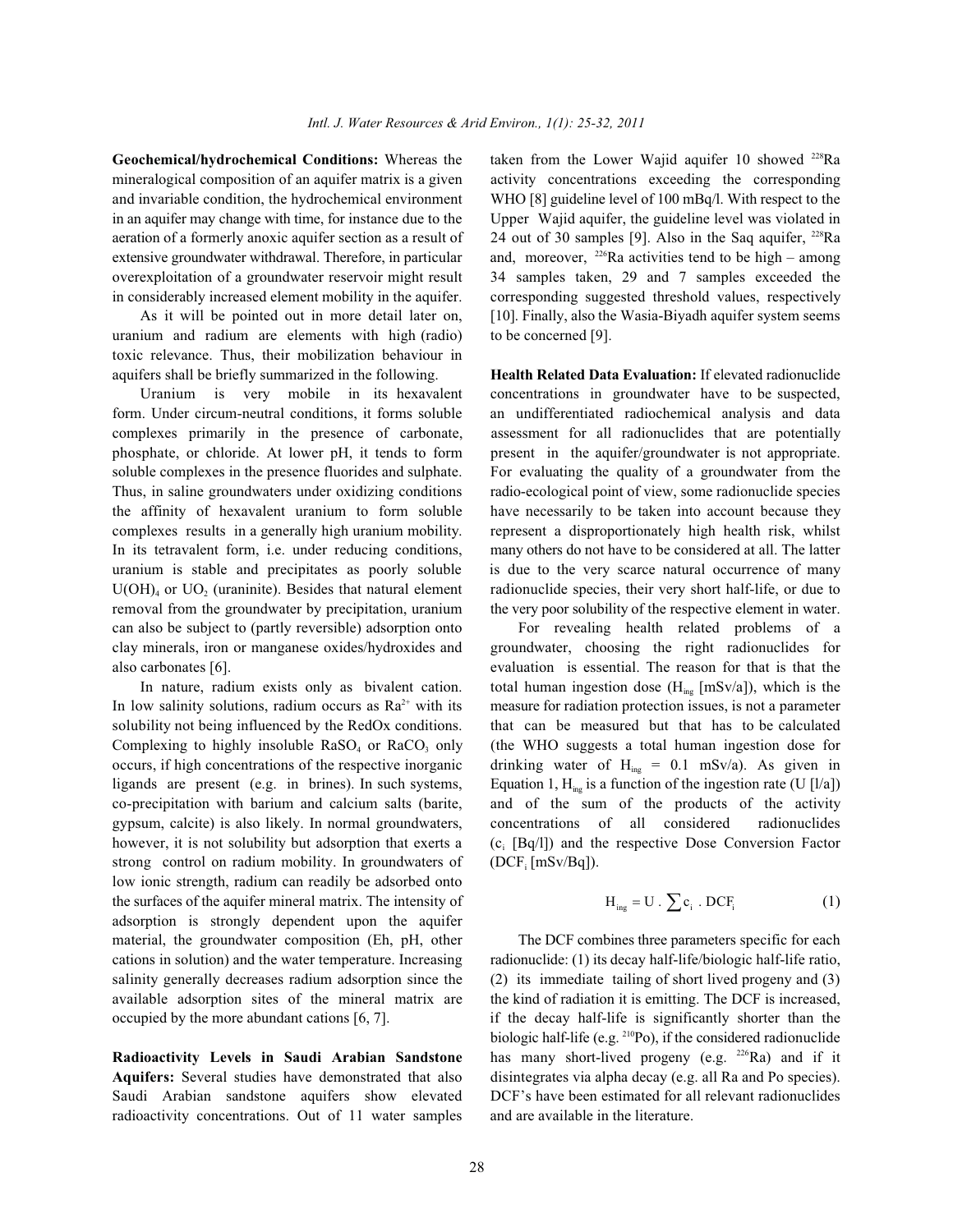Table 1: Dose Conversion Factors for ingestion of radionuclides with radiation protection relevance (for adults >17a, ICRP [11])

| Radionuclide      | $DCF$ [Sv/Bq]        |
|-------------------|----------------------|
| $234$ [J          | $4.9 \times 10^{-8}$ |
| $238$ U           | $4.5 \times 10^{-8}$ |
| $226$ Ra          | $2.8 \times 10^{-7}$ |
| $228$ Ra          | $6.9 \times 10^{-7}$ |
| $^{210}Po$        | $1.2 \times 10^{-6}$ |
| 210P <sub>b</sub> | $6.9 \times 10^{-7}$ |

The ingestion rate depends on the age of the consumer (Table 1) as well as on the geographic location and can easily be assessed. The activity concentration depends, as discussed above, on the mobilization potential and the solubility under the given conditions in the aquifer and can be determined. Thus, the most uncertain parameter in Equation 1 is the choice of radionuclides that are taken into consideration (i) out of the 40 radionuclides being present in the natural decay chains.

For selecting the radionuclides that are relevant for heath related issues, their natural abundance, aqueous solubility and half-lives have to be taken into account. By doing that systematically, the number of radionuclides that are relevant can be reduced significantly.

**Step 1:** The three natural decay chains are headed by the radionuclides  $^{238}U$ ,  $^{235}U$  and  $^{232}Th$ . The nuclides that are comprised by the  $^{235}U$  chain (13 in total) occur naturally in (from the health perspective) negligible concentrations and do not have to be considered (the natural  $^{238}U/^{235}U$ activity ratio amounts to 21.7/1).

**Step 2:** Of the two remaining decay chains, the isotopic species that belong to the elements thorium and protactinium (5 in total) can be neglected if groundwater issues are discussed since both elements exhibit very poor aqueous solubilities.

**Step 3:** Most of the remaining radioisotopes show half-lives of less than 5 days (16 in total). Their activity concentrations in groundwater are thus in decay equilibrium with the respective long-lived parent nuclides and do not have to be evaluated individually.

Reducing the number of radionuclides as demonstrated above brings six radionuclides into the focus of investigation:  $^{234}$ U,  $^{238}$ U,  $^{226}$ Ra,  $^{228}$ Ra,  $^{210}$ Po and  $210Pb$ . The Dose Conversion Factors for the six radionuclides are given in Table 1.

If the DCF's and the respective mobilities are taken into consideration, it can be concluded that the relevance of the six radionuclides, seen from the radiation protection perspective, decreases in the following order:  $228$ Ra and  $226$ Ra (fairly high concentrations in groundwater and high DCF's),  $^{210}Pb$  and  $^{210}Po$  (low concentrations in groundwater but very high DCF's; Pb is chemo-toxic) and finally  $234$  U and  $238$  U (low concentrations in groundwater and fairly low DCF's with U being highly chemo-toxic).

**Localization and Preliminary Evaluation Approach:** Radioactivity in spacious sandstone aquifer systems is not a small-scale issue. Thus, successful groundwater management and quality assessment necessitates the design and the implementation of an efficient approach that allows a straightforward large-scale investigation based on easily attainable data that allow surveying a large number of monitoring wells at limited amounts of time and effort.

Easily attainable parameters that give indication of the mobility of elements (and thus of radionuclides) in an aquifer are the standard water parameters Eh, pH, electrical conductivity (EC) and temperature. Whilst the related data allow a rough assessment of element solubilities in an aquifer in general, they do however not reveal any information on the actual presence of elevated activity concentrations.

As discussed above, radium  $(^{226}Ra)$  can stand as robust proxy for the radionuclide concentration present in a certain aquifer domain. The direct progeny of radium is radon ( $222$ Rn). Due to its short half-life of only 3.8 days, radon can in general be assumed to be in decay equilibrium with the radium available for radon emanation in the aquifer matrix.

Radon exhibits certain characteristics that predestines it for being used as a tracer and radiation indicator: (1) it is the only element in the natural decay chains that appears as a (dissolved) gas, (2) it behaves chemically inert due to its noble gas configuration and thus gets not retarded by any aquifer material and (3) it is, even at low concentrations, easily detectable on site by using mobile radon-in-water detection equipment as described by Schubert *et al.* [12].

Thus, as a first step for a large-scale screening approach aiming at the localization of elevated activity concentrations in an aquifer domain, a radon survey could be appropriate. Elevated radon concentrations in the groundwater indicate qualitatively the presence of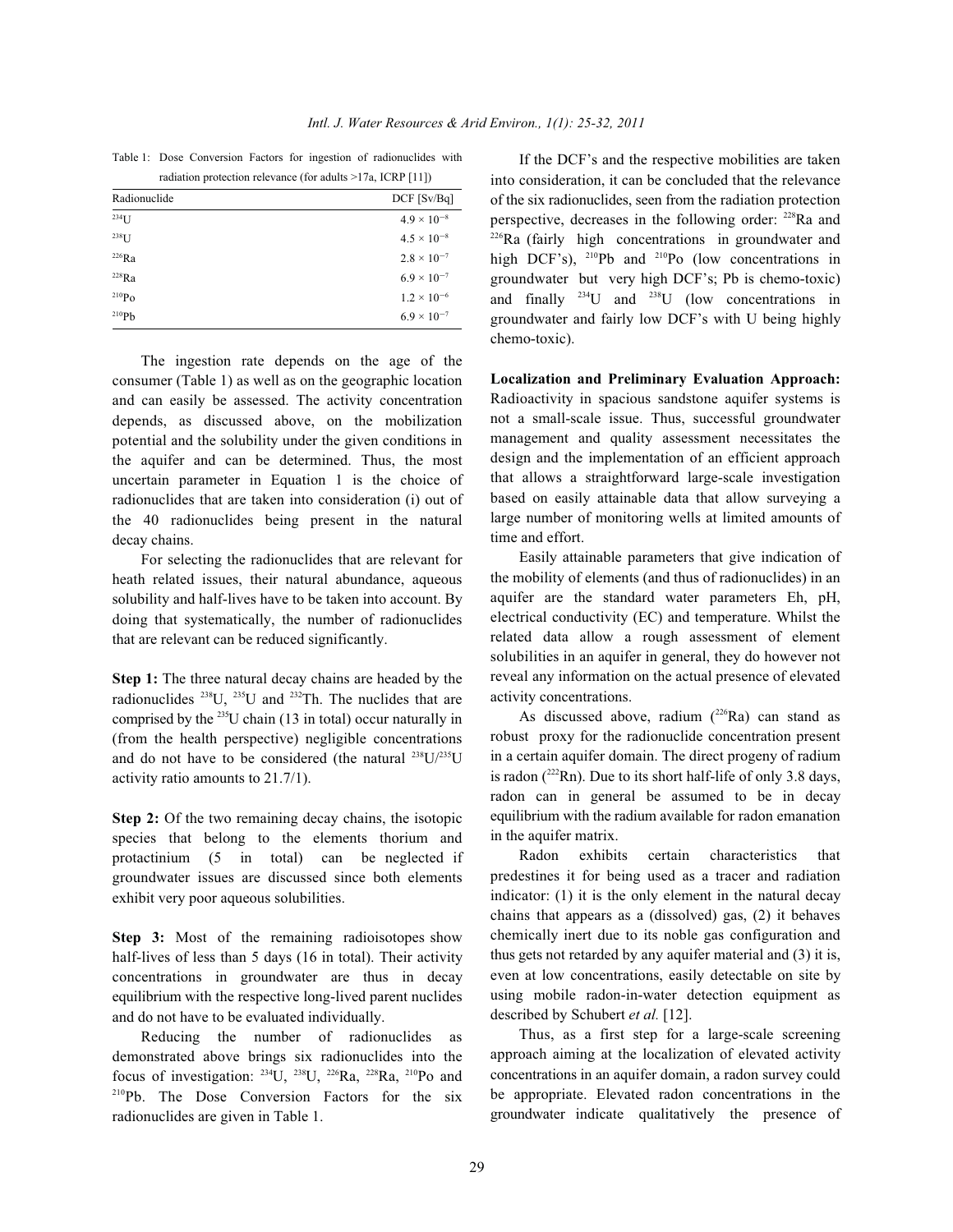*Intl. J. Water Resources & Arid Environ., 1(1): 25-32, 2011*



Fig. 3: Diagram showing <sup>222</sup>Rn and <sup>226</sup>Ra activity concentrations in the Lower and Upper Wajid, Saq and Wasia-Biyadh aquifers; Note the  $226$ Ra guideline violations and the general lack of correlation

elevated concentrations of radium in the aquifer matrix in the neighbourhood of the sampled well. The spatial range  $\frac{226}{Ra}$  in solution is due to the fact that the radon that is of radon signal is dependent on the groundwater flow present in the groundwater is predominantly produced velocity (and the radon half-life of 3.8 days). Besides the and emanated by the aquifer matrix and is thus not in radium activity concentration of the aquifer matrix  $(A_{\rm ra})$  decay equilibrium with the radium in solution. Hence, the radon concentration in the water  $(C_{\text{Rn}})$  is also radon activity concentrations in groundwater samples dependent on the porosity (n), the emanation coefficient that are detected immediately on-site cannot be used as  $(\epsilon)$  and the dry density of the aquifer matrix  $(\rho)$  unequivocal proxy for radium in solution. They only give (Equation 2), i.e. on parameters that can be considered indication of the radium inventory present in the mineral nearly constant on the small scale in homogeneous matrix of the local aquifer. Although the radium aquifers. concentration in the aquifer matrix is a key parameter

$$
C_{Rn} = \frac{A_{Ra} \cdot e \cdot ?}{n}
$$
 (2)

aquifer is, besides the radium occurrence, of vital quantitative evaluation of radon-in-water concentrations importance. First indication of the mobility of the and the water parameters Eh, pH, EC and temperature for indirectly detected radium is given by the Eh, pH, EC and answering questions concerning groundwater related temperature data that are recorded simultaneously. radiation protection.

Own measurements in the Saq (BRGM/ATC, 2008), Lower and Upper Wajid [9] and Wasia-Biyadh aquifers in groundwater samples can, however, be used as proxy (GTZ/DCo, in progress) revealed that no significant for radium in solution  $(^{224}Ra, ^{226}Ra)$  *after* the radon/radium correlation between radon-in-water and radium in solution decay equilibrium in the water is reached, i.e. after all are found if the radium solubility is not taken into radon that is not supported by dissolved radium consideration. At wells with significantly high  $^{222}$ Rn ("excess radon") has decayed or degassed. In case of concentrations of up to 65 Bq/l (Upper Wajid), relatively  $\frac{^{226}Ra^{222}Rn}$ , dissolved radon will show the same (98.5%) low <sup>226</sup>Ra levels of only 105 mBq/l were found. On the activity concentration as dissolved radium after 23 days other hand, at low <sup>222</sup>Rn concentrations of only 1 Bq/l (six <sup>222</sup>Rn half-lives), in case of Ra/ <sup>22</sup>Rn, <sup>22</sup> decay (Saq), <sup>226</sup>Ra concentrations of approximately 1,400 mBq/l were detected (Figure 3). lives). Commercially available mobile radon detection

the prevailing hydrochemical conditions, which govern As mentioned above, the radium mobility in the research is needed that focuses on the combined The obviously missing correlation between <sup>222</sup>Rn and for assessing the radiation related groundwater quality, element (i.e. radium) solubility in the aquifer, have also (and in particular) to be taken into account. Future

> Radon activity concentrations  $(^{220}$ Rn,  $^{222}$ Rn) detected equilibrium is reached after six minutes (six  $220$ Rn half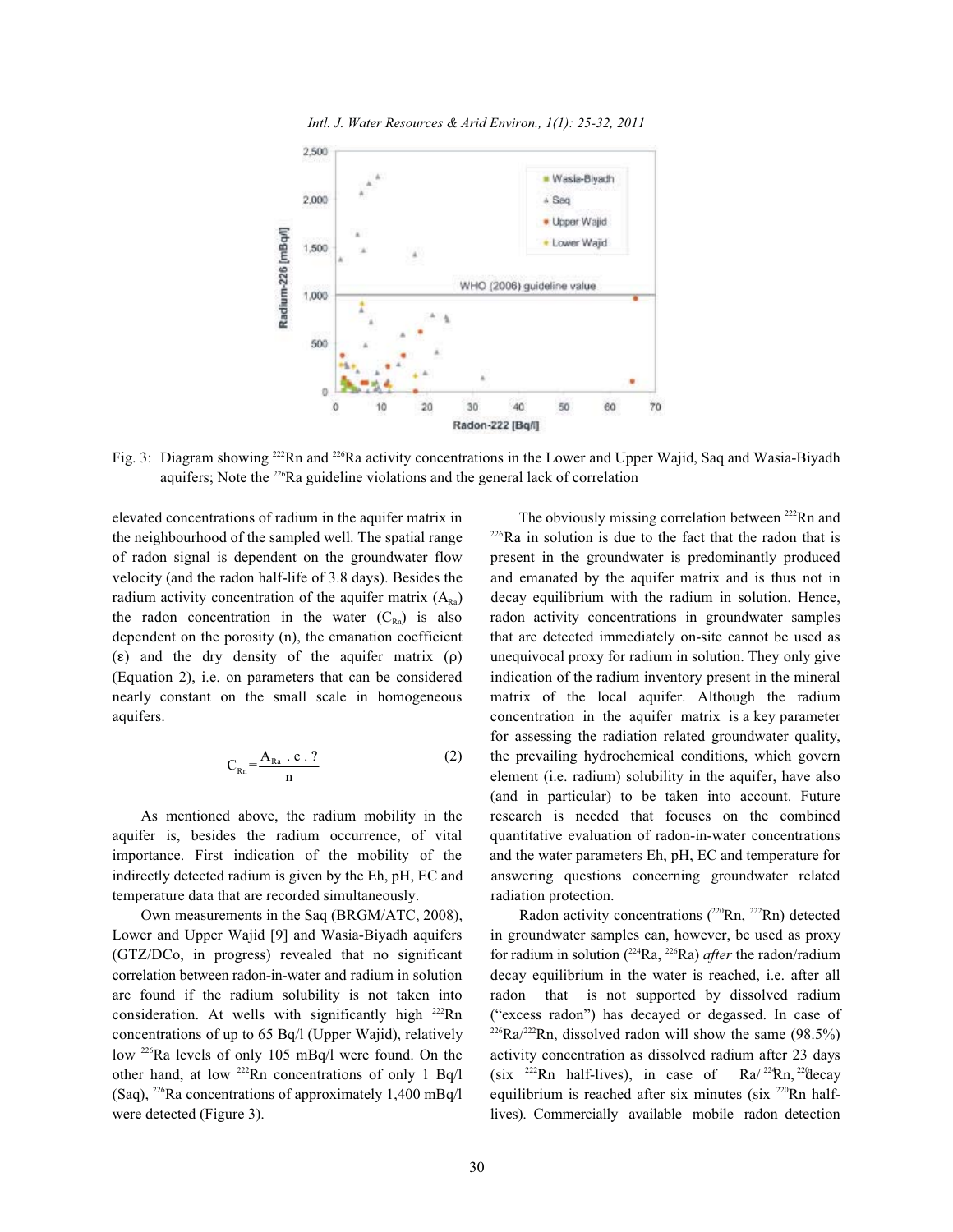equipment allows detection limits that meet the requirements set by the guideline-relevant activity concentrations for radium.

Hence, a suitable approach for uncomplicated radium  $(^{224}Ra, ^{226}Ra)$  detection by means of mobile and easy to handle radon detection equipment would be to

- Measure radon on-site (including "excess radon"),
- Take a water sample (e.g. 6 litres), "degas" its radon content (e.g. by means of a bubble stone) and store it in a radon-tight container and.
- Measure the water sample in the container for radon  $(^{220}Rn, ^{222}Rn)$  after at least six half-lives of the respective nuclide.

If the  $232$ Th and  $238$ U activity concentrations of the aquifer matrix are known, e.g. from spectral gamma ray borehole loggings or measurements with portable radiation detectors, the  $228$ Ra activity concentration of the groundwater can roughly be estimated based on the  $226$ Ra values detected in the groundwater.

**Smart Mining:** Several studies have shown that elevated radionuclide concentrations frequently occur in agricultural areas, i.e. in areas where the intensive groundwater withdrawal causes modifications of the flow patterns (e.g. BRGM/ATC, [10]). Two reasons can be assumed for the triggering of radionuclide mobilization due to extensive water withdrawal. One possibility is, as mentioned above, the aeration of formerly anoxic aquifer sections resulting in a significant change of the local hydrochemical environment. Another option is that due to the hydrostatic pressure drop at the base of the aquifer, cross-formational flow can be induced and waters from formations of low hydraulic conductivity with elevated radioactivity levels (due to the long contact times) can be mobilized.

Hence, aquifer sections that are known for elevated radionuclide concentrations in the underlying aquitards should be avoided when drilling wells for public water supply. Furthermore, if new areas are developed, abstraction rates should be kept at a level that allows on the one hand to keep interference with the natural groundwater flow pattern low and on the other hand to distract a maximum amount of water (smart mining). The pump stream should continuously be monitored for changes in the standard water parameters, in particular Eh, pH and EC.

Table 2: Radon, radium and uranium removal efficiencies of common water treatment techniques [13].

|                                | Removal Efficiency [%] |           |            |
|--------------------------------|------------------------|-----------|------------|
| <b>Treatment Method</b>        | Radon                  | Radium    | Uranium    |
| Activated aumina               |                        |           | 90         |
| Areation, packed tower         | to $99+$               |           |            |
| Areation, diffused bubble      | to $99+$               |           |            |
| Areation, spray                | $70-95+$               |           |            |
| Coagulation/filtration         |                        |           | 80-98      |
| GAC adsorption/decay           | $62-99+$               |           |            |
| Electrodialysis                |                        | 90        |            |
| Greensand                      |                        | $25 - 50$ |            |
| Hydrous manganese oxide filter |                        | 90        |            |
| Ion exchange                   |                        | 81-99     | $90 - 100$ |
| Lime softening                 |                        | 80-92     | 85-99      |
| Reverse osmosis                |                        | $90-95+$  | 90-99      |

However, it is not always possible to completely avoid contaminated waters. In these cases, appropriate treatment techniques have to be applied.

**Treatment and NORM Disposal:** If elevated radionuclide concentrations lead to a total human ingestion dose exceeding the guideline level of 0.1 mSv/a recommended by the WHO [8], measures have to be taken in order to enable the use of the groundwater for drinking water purposes. The water can either be blended with noncontaminated water or treated utilizing standard treatment techniques that also address radionuclides. Table 2 gives an overview of potential techniques and the respective element-specific removal rates that can be achieved.

If the general water quality is good and radionuclides are the only parameters showing guideline value violations, techniques addressing only specific elements, such as selective sorbents, might be a cost-effective alternative.

When applying water treatment in order to remove radioisotopes, one has to consider that solving this problem produces another one. While radon removal (degassing) is not associated with the production of liquid or solid Naturally Occurring Radioactive Material (NORM) containing waste, the techniques addressing radium or uranium produce such wastes. Examples of NORM waste from municipal water treatment are radioactive contaminated brines from reverse osmosis facilities, spent ion exchange resins, filter sludges and waters from filter backwash.

The radioactivity levels of the resulting contaminated materials depend on the amount of treated water, the radionuclide concentrations of the water and the removal efficiencies – the more specific and efficient the method of removal, the higher the specific activities.